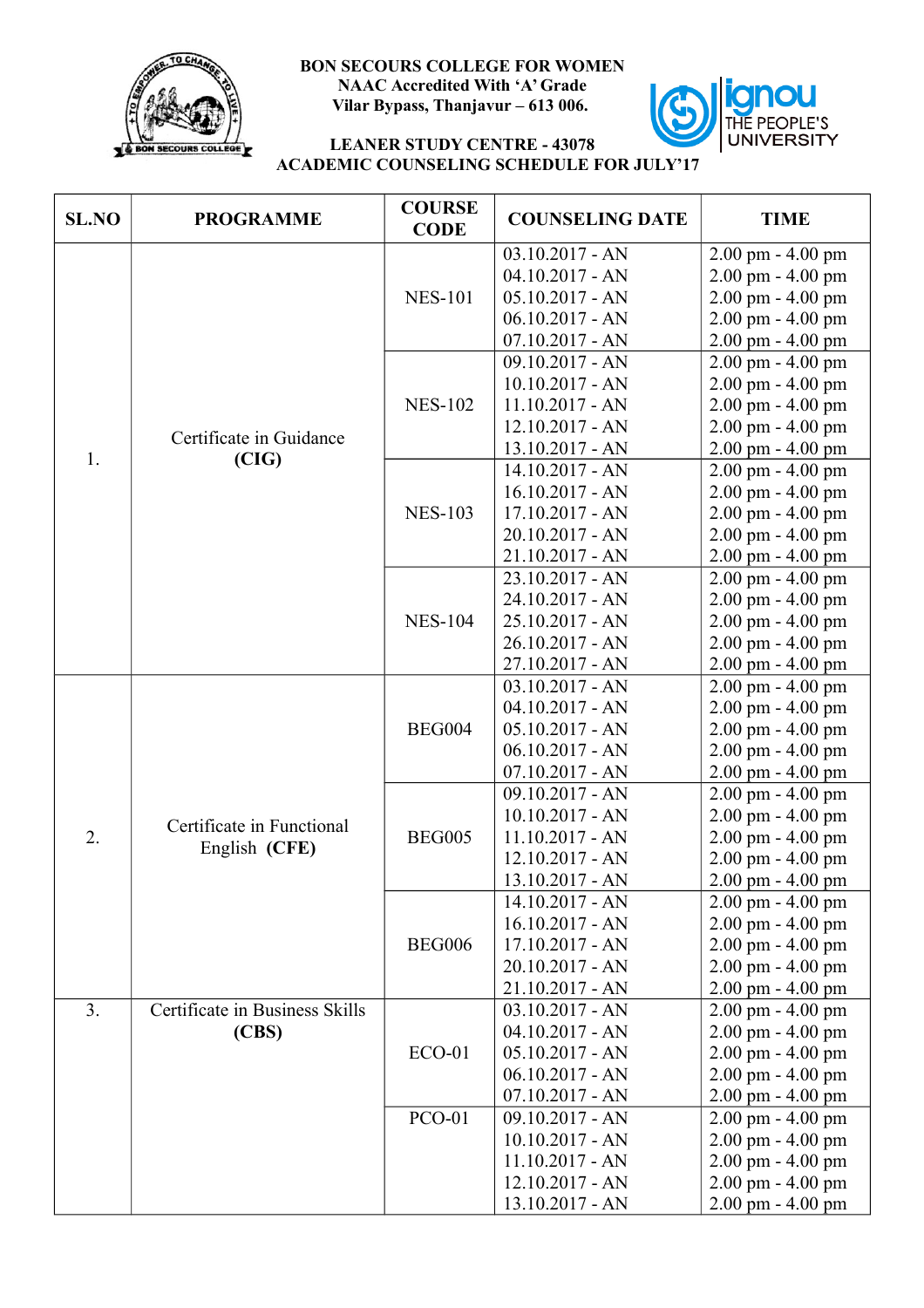| <b>SL.NO</b>     | <b>PROGRAMME</b>                            | <b>COURSE</b><br><b>CODE</b> | <b>COUNSELING DATE</b>                                                                                                                                                                                                 | <b>TIME</b>                                                                                                                                                                                                                                          |
|------------------|---------------------------------------------|------------------------------|------------------------------------------------------------------------------------------------------------------------------------------------------------------------------------------------------------------------|------------------------------------------------------------------------------------------------------------------------------------------------------------------------------------------------------------------------------------------------------|
|                  |                                             | <b>BCOA-001</b>              | 14.10.2017 - AN<br>$16.10.2017 - AN$<br>$17.10.2017 - AN$<br>20.10.2017 - AN<br>21.10.2017 - AN                                                                                                                        | 2.00 pm - 4.00 pm<br>$2.00$ pm $- 4.00$ pm<br>$2.00$ pm $- 4.00$ pm<br>2.00 pm - 4.00 pm<br>2.00 pm - 4.00 pm                                                                                                                                        |
|                  |                                             | <b>CITL-001</b>              | 23.10.2017 - FN & AN<br>24.10.2017 - FN & AN<br>25.10.2017 - FN & AN<br>26.10.2017 - FN & AN<br>27.10.2017 - FN & AN<br>28.10.2017 - FN & AN<br>30.10.2017 - FN & AN<br>31.10.2017 - FN & AN<br>$01.11.2017$ - FN & AN | <b>FN</b><br>9.00 am - 12.00pm<br>AN<br>$1.00$ pm $- 4.00$ pm                                                                                                                                                                                        |
| $\overline{4}$ . | Certificate in Consumer<br>Protection (CCP) | $ACS-01$                     | $03.10.2017 - AN$<br>$04.10.2017 - AN$<br>$05.10.2017 - AN$<br>$06.10.2017 - AN$<br>$07.10.2017 - AN$<br>$09.10.2017 - AN$<br>$10.10.2017 - AN$<br>$11.10.2017 - AN$<br>$12.10.2017 - AN$<br>$13.10.2017 - AN$         | 2.00 pm - 4.00 pm<br>$2.00$ pm $- 4.00$ pm<br>2.00 pm - 4.00 pm<br>$2.00$ pm $- 4.00$ pm<br>2.00 pm - 4.00 pm<br>2.00 pm - 4.00 pm<br>2.00 pm - 4.00 pm<br>$2.00$ pm $- 4.00$ pm<br>$2.00$ pm $- 4.00$ pm<br>2.00 pm - 4.00 pm                       |
|                  |                                             | <b>CPI</b>                   | 14.10.2017 - AN<br>$16.10.2017 - AN$<br>$17.10.2017 - AN$<br>20.10.2017 - AN<br>21.10.2017 - AN                                                                                                                        | 2.00 pm - 4.00 pm<br>2.00 pm - 4.00 pm<br>2.00 pm - 4.00 pm<br>$2.00$ pm $- 4.00$ pm<br>2.00 pm - 4.00 pm                                                                                                                                            |
|                  | Certificate in Tourism Studies              | TS <sub>1</sub>              | $03.10.2017 - AN$<br>$04.10.2017 - AN$<br>$05.10.2017 - AN$<br>$06.10.2017 - AN$<br>$07.10.2017 - AN$<br>$09.10.2017 - AN$<br>$10.10.2017 - AN$<br>$11.10.2017 - AN$<br>$12.10.2017 - AN$<br>13.10.2017 - AN           | $2.00$ pm $- 4.00$ pm<br>$2.00 \text{ pm} - 4.00 \text{ pm}$<br>$2.00$ pm $- 4.00$ pm<br>2.00 pm - 4.00 pm<br>$2.00$ pm $- 4.00$ pm<br>2.00 pm - 4.00 pm<br>2.00 pm - 4.00 pm<br>$2.00$ pm $- 4.00$ pm<br>$2.00$ pm $- 4.00$ pm<br>2.00 pm - 4.00 pm |
| 5.               | (CTS)                                       | TS <sub>2</sub>              | 14.10.2017 - AN<br>$16.10.2017 - AN$<br>$17.10.2017 - AN$<br>20.10.2017 - AN<br>21.10.2017 - AN<br>23.11.2017 - AN<br>24.11.2017 - AN<br>25.11.2017 - AN<br>26.11.2017 - AN<br>27.11.2017 - AN                         | 2.00 pm - 4.00 pm<br>$2.00$ pm $- 4.00$ pm<br>2.00 pm - 4.00 pm<br>$2.00$ pm $- 4.00$ pm<br>$2.00$ pm $- 4.00$ pm<br>$2.00$ pm $- 4.00$ pm<br>$2.00$ pm $- 4.00$ pm<br>$2.00$ pm $- 4.00$ pm<br>$2.00$ pm $- 4.00$ pm<br>2.00 pm - 4.00 pm           |
| 6.               | Diploma in Tourism Studies<br>(DTS)         | TS <sub>1</sub>              | 14.10.2017 - AN<br>$16.10.2017 - AN$<br>$17.10.2017 - AN$<br>20.10.2017 - AN                                                                                                                                           | $2.00$ pm $- 4.00$ pm<br>$2.00$ pm $- 4.00$ pm<br>$2.00$ pm $- 4.00$ pm<br>2.00 pm - 4.00 pm                                                                                                                                                         |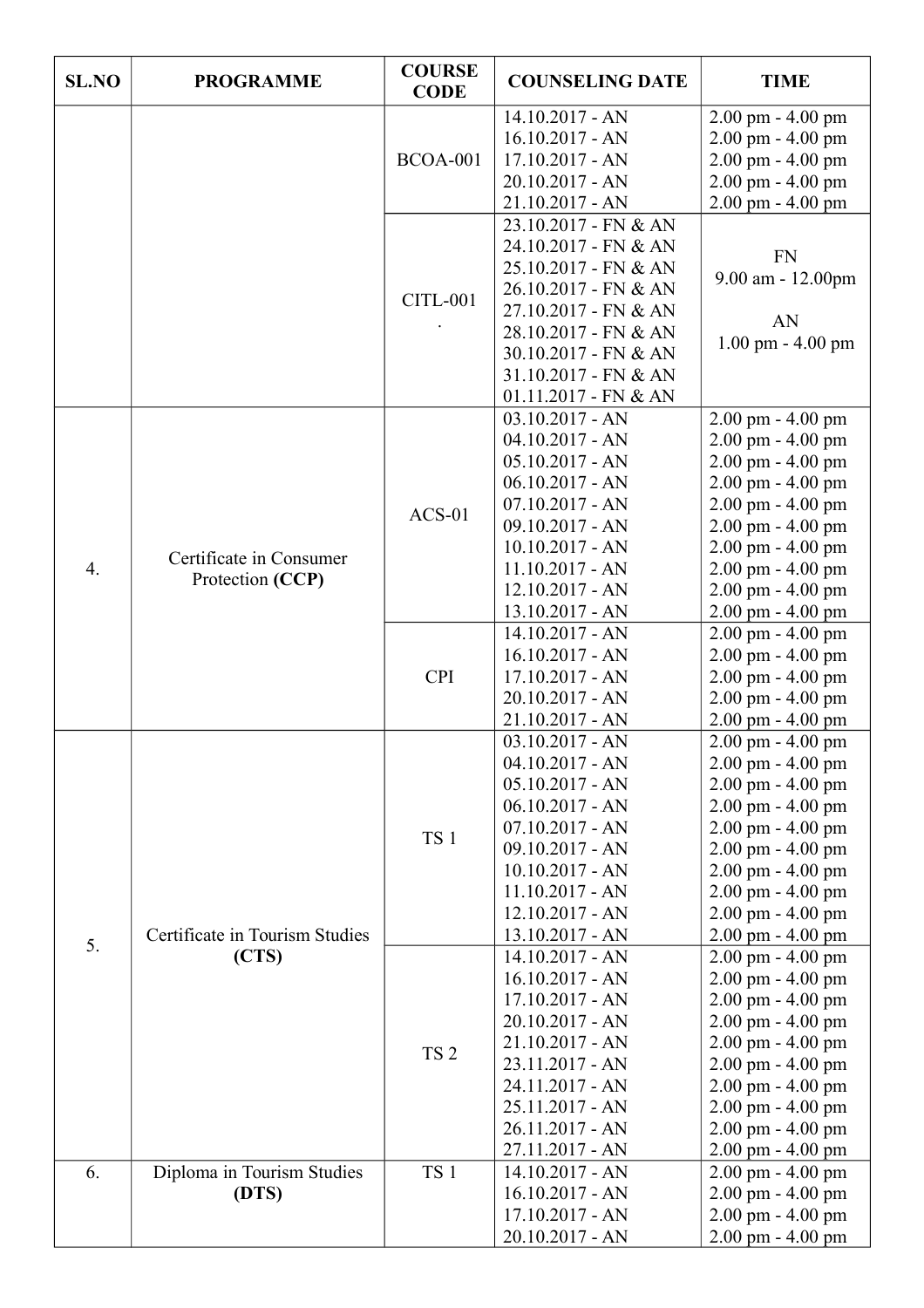| <b>SL.NO</b> | <b>PROGRAMME</b>                                              | <b>COURSE</b><br><b>CODE</b> | <b>COUNSELING DATE</b>                                                                                                                                                                                       | <b>TIME</b>                                                                                                                                                                                                                                          |
|--------------|---------------------------------------------------------------|------------------------------|--------------------------------------------------------------------------------------------------------------------------------------------------------------------------------------------------------------|------------------------------------------------------------------------------------------------------------------------------------------------------------------------------------------------------------------------------------------------------|
|              |                                                               | TS <sub>2</sub>              | $03.10.2017 - AN$<br>$04.10.2017 - AN$<br>$05.10.2017 - AN$<br>$06.10.2017 - AN$                                                                                                                             | $2.00$ pm $- 4.00$ pm<br>$2.00$ pm $- 4.00$ pm<br>2.00 pm - 4.00 pm<br>2.00 pm - 4.00 pm                                                                                                                                                             |
|              |                                                               | TS <sub>3</sub>              | 09.10.2017 - AN<br>$10.10.2017 - AN$<br>$11.10.2017 - AN$<br>$12.10.2017 - AN$                                                                                                                               | 2.00 pm - 4.00 pm<br>2.00 pm - 4.00 pm<br>2.00 pm - 4.00 pm<br>2.00 pm - 4.00 pm                                                                                                                                                                     |
|              |                                                               | TS <sub>4</sub>              | 23.10.2017 - AN<br>24.10.2017 - AN<br>25.10.2017 - AN<br>$26.10.2017 - AN$                                                                                                                                   | 2.00 pm - 4.00 pm<br>$2.00$ pm $- 4.00$ pm<br>2.00 pm - 4.00 pm<br>2.00 pm - 4.00 pm                                                                                                                                                                 |
|              | Certificate in Communication                                  | <b>BPOI6</b>                 | $03.10.2017 - AN$<br>$04.10.2017 - AN$<br>$05.10.2017 - AN$<br>$06.10.2017 - AN$<br>$07.10.2017 - AN$<br>$09.10.2017 - AN$<br>$10.10.2017 - AN$<br>$11.10.2017 - AN$<br>$12.10.2017 - AN$<br>13.10.2017 - AN | $2.00$ pm $- 4.00$ pm<br>2.00 pm - 4.00 pm<br>$2.00$ pm $- 4.00$ pm<br>2.00 pm - 4.00 pm<br>$2.00$ pm - $4.00$ pm<br>2.00 pm - 4.00 pm<br>2.00 pm - 4.00 pm<br>2.00 pm - 4.00 pm<br>$2.00$ pm $- 4.00$ pm<br>2.00 pm - 4.00 pm                       |
| 7.           | & IT Skills (CCITSK)                                          | <b>BPOI</b> 7                | 14.10.2017 - AN<br>$16.10.2017 - AN$<br>$17.10.2017 - AN$<br>20.10.2017 - AN<br>$21.10.2017 - AN$<br>23.10.2017 - AN<br>24.10.2017 - AN<br>25.10.2017 - AN<br>26.10.2017 - AN<br>27.10.2017 - AN             | $2.00$ pm $- 4.00$ pm<br>$2.00$ pm $- 4.00$ pm<br>2.00 pm - 4.00 pm<br>2.00 pm - 4.00 pm<br>2.00 pm - 4.00 pm<br>$2.00$ pm $- 4.00$ pm<br>2.00 pm - 4.00 pm<br>$2.00$ pm $- 4.00$ pm<br>$2.00 \text{ pm} - 4.00 \text{ pm}$<br>$2.00$ pm $- 4.00$ pm |
| 8.           | Certificate in Arabic language                                | BAL <sub>1</sub>             | 07.10.2017 - FN & AN<br>14.10.2017 - FN & AN                                                                                                                                                                 | <b>FN</b><br>09.30 am - 11.30 am                                                                                                                                                                                                                     |
|              | (CAL)                                                         | BAL <sub>2</sub>             | 21.10.2017 - FN & AN<br>28.10.2017 - FN & AN                                                                                                                                                                 | AN<br>$12.00 \text{ pm} - 02.00 \text{ pm}$                                                                                                                                                                                                          |
| 9.           | Certificate in Teaching English<br>as a Second Language (CTE) | CTE-1                        | $07.10.2017$ - FN & AN                                                                                                                                                                                       | <b>FN</b>                                                                                                                                                                                                                                            |
|              |                                                               | CTE-2                        | 14.10.2017 - FN & AN                                                                                                                                                                                         | 09.30 am - 11.30 am                                                                                                                                                                                                                                  |
|              |                                                               | CTE-3                        | 21.10.2017 - FN & AN                                                                                                                                                                                         | AN<br>$12.00 \text{ pm} - 02.00 \text{ pm}$                                                                                                                                                                                                          |
|              |                                                               | CTE-4                        | 28.10.2017 - FN & AN                                                                                                                                                                                         |                                                                                                                                                                                                                                                      |
| 10.          | Diploma in Creative Writing in<br>English<br>(DCE)            | DCE <sub>1</sub>             | $07.10.2017$ - FN & AN                                                                                                                                                                                       | <b>FN</b>                                                                                                                                                                                                                                            |
|              |                                                               | DCE <sub>2</sub>             | $14.10.2017$ - FN & AN                                                                                                                                                                                       | 09.30 am - 11.30 am                                                                                                                                                                                                                                  |
|              |                                                               | DCE <sub>3</sub>             | 21.10.2017 - FN & AN                                                                                                                                                                                         | AN                                                                                                                                                                                                                                                   |
|              |                                                               | DCE <sub>4</sub>             | 28.10.2017 - FN & AN                                                                                                                                                                                         | $12.00 \text{ pm} - 02.00 \text{ pm}$                                                                                                                                                                                                                |
|              | <b>Bachelor's Preparatory</b>                                 | <b>OSS 101</b>               | $06.10.2017$ - FN & AN                                                                                                                                                                                       | <b>FN</b>                                                                                                                                                                                                                                            |